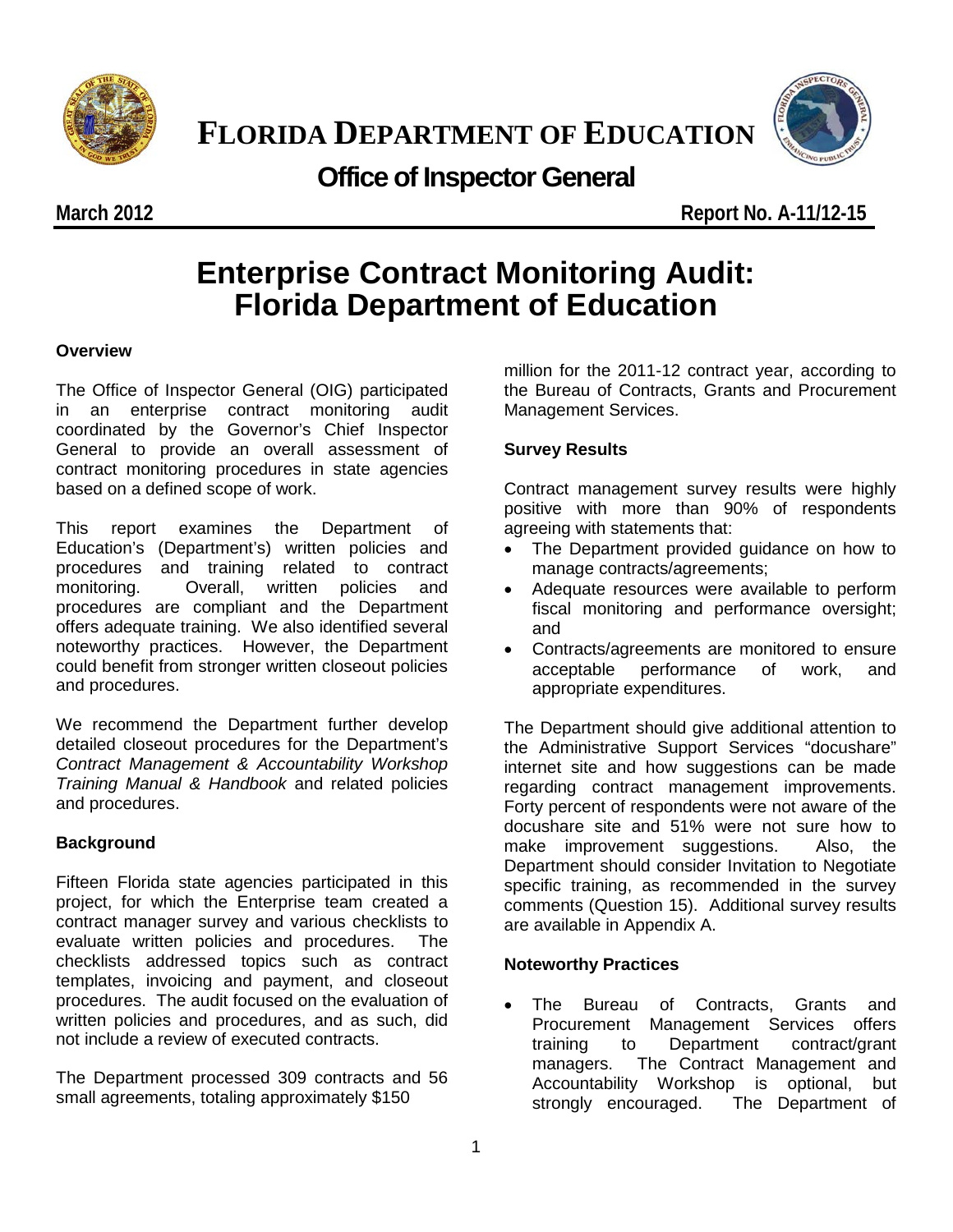Financial Services also offers training for accountability in contracts and grants management.

• Department contract templates include detailed description of performance duties, financial consequences for non-compliance, and Right to Audit clauses.

#### **Area for Improvement**

#### **Contract closeout policies and procedures should be strengthened.**

Current Department policies and procedures do not clearly define contract closeout procedures, as detailed in the *State of Florida Contract and Grant User Guide (Contract and Grant Guide)* published by the Department of Financial Services. For example, the *Contract and Grant Guide* includes the assessment and recovery of liquidated damages/sanctions for non-performance/noncompliance at the close of a contract. Nonperformance issues are included on the Department's Monitoring Activities Checklist; however, assessment and recovery of liquidated damages are not addressed in the closeout procedures. Stronger controls, such as detailed closeout procedures, are needed to define the final contract determinations that should be made and by whom. Unclear guidelines and roles may lead to items being overlooked and therefore not recovered by the Department.

**We recommend** Department management revise the *Contract Management & Accountability Workshop Training Manual & Handbook* and related policies and procedures to define appropriate roles and duties detailed in chapter 8 of the *Contract & Grant Guide*. Examples of items to be included:

- Assessing liquidated damages/sanctions for non-performance/non-compliance;
- Recovering amounts assessed as liquidated damages/sanctions for non-performance/noncompliance;
- Returning to the State non-expendable property; and

• Recovering advances and/or interest earned on advances (or applying to the remaining balance).

#### **Objectives and Scope**

The objectives of this audit were to: 1) determine if contract monitoring policies and procedures are in compliance with state laws, rules, and other regulatory requirements; 2) assess the adequacy of contract manager training and development; and 3) identify potential best practices by evaluating contract monitoring processes.

The scope included the Department's current policies, procedures, processes, and other reference guides for monitoring contract agreements for services.

### **Methodology**

Current Department policies and procedures and the *Contract Management & Accountability Workshop Training Manual & Handbook* were reviewed for compliance. Also, the auditor attended the *2011 Contract Management and Accountability Workshop* hosted by the Bureau of Contracts, Grants and Procurement and Management Services.

This audit was conducted in accordance with *The International Standards for the Professional Practice of Internal Auditing*, published by the Institute of Internal Auditors. achieved these standards by:

- Researching applicable statutes, rules, and policies and procedures.
- Completing contract monitoring related checklists created by the Enterprise team.
- Reviewing survey results of Department contract managers.
- Interviewing Bureau of Contracts, Grants and Procurement staff.

The Office of the Inspector General would like to acknowledge the Bureau of Contracts, Grants and Procurement Management Services staff for their assistance during the course of this audit. Our fieldwork was facilitated by their cooperation and assistance.